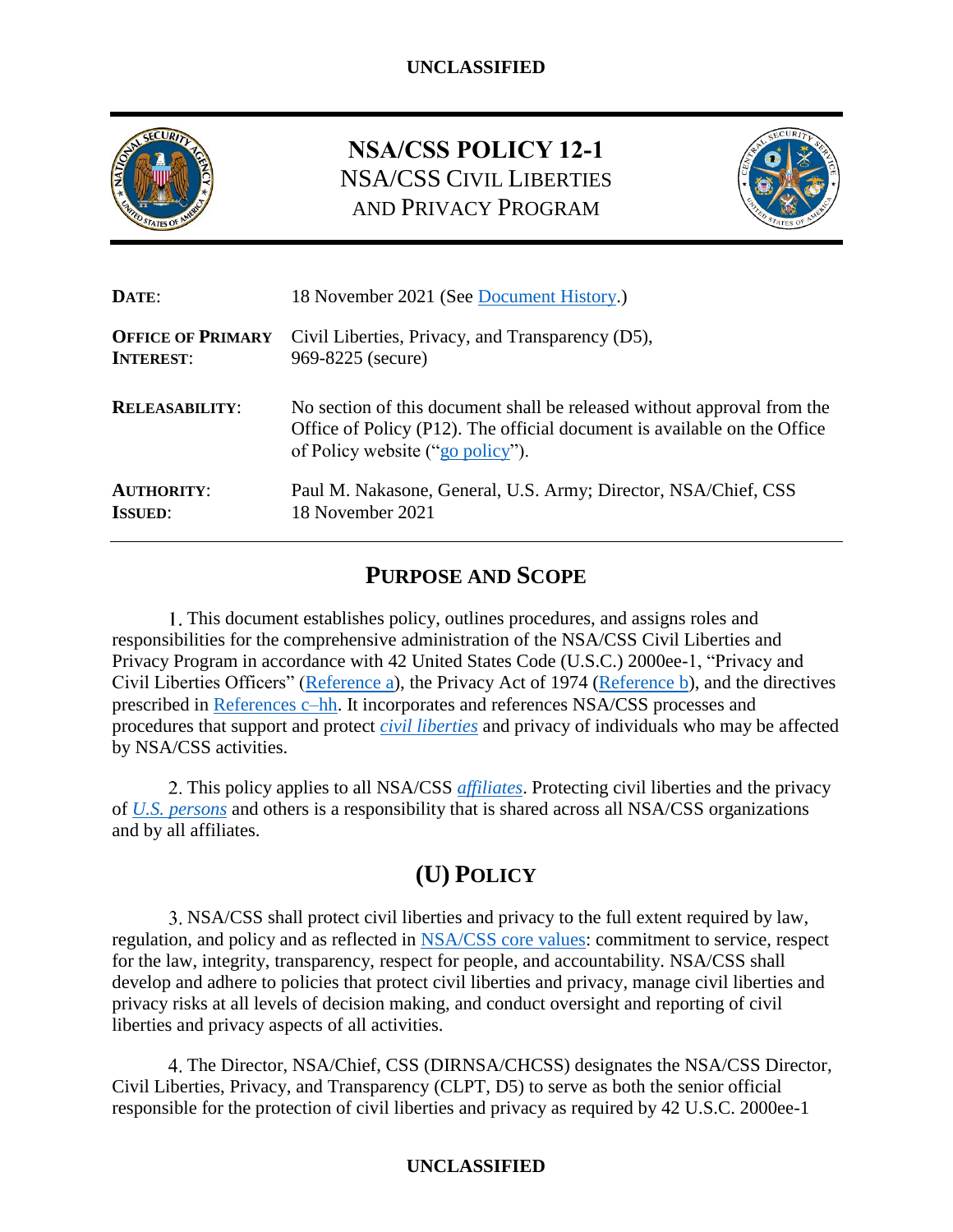[\(Reference a\)](#page-13-0) and Intelligence Community Directive (ICD) number 107, "Civil Liberties, Privacy, and Transparency" [\(Reference c\)](#page-13-2), and as the *[Senior Component Official for Privacy](#page-17-0)* as required by Department of Defense Instruction (DoDI) 5400.11, "DoD Privacy and Civil Liberties Programs" [\(Reference d\)](#page-13-3).

## **(U) PROCEDURES**

5. The NSA/CSS Civil Liberties and Privacy Program addresses all NSA/CSS activities (*[mission](#page-16-0)*, mission support, and administrative). The program covers *[personally identifiable](#page-16-1)  [information \(PII\)](#page-16-1)*, including *[U.S. person information \(USPI\)](#page-18-2)*, in both *national [security systems](#page-16-2)  [\(NSS\)](#page-16-2)* and non-NSS. PII that is collected, disseminated, processed, and/or stored in computerbased formats, hard copy, or in any other media is included. The program consists of seven main activities per 42 U.S.C. 2000ee-1 [\(Reference a\)](#page-13-0) and DoDI 5400.11 [\(Reference d\)](#page-13-3) and is designed to:

a. Advise the NSA/CSS Board of Directors and senior leaders regarding the protection of civil liberties and privacy;

b. Review and assess policy, procedures, technology, and operations and advise on incorporating civil liberties and privacy protections and safeguards in mission, mission-support, and administrative systems;

c. Maintain an effective mechanism for receiving complaints or indications of possible abuses of civil liberties and privacy;

d. Provide training and guidance to NSA/CSS affiliates regarding their responsibilities to identify and protect PII, including USPI, under the Privacy Act of 1974 [\(Reference b\)](#page-13-1), DoDI 5400.11 [\(Reference d\)](#page-13-3), Executive Order 12333, "United States Intelligence Activities" [\(Reference e\)](#page-13-4), DoD Manual 5240.01, "Procedures Governing the Conduct of DoD Intelligence Activities" [\(Reference f\)](#page-13-5), and any other relevant laws, regulations, and policies;

e. Receive and respond to *[privacy incidents](#page-17-1)* involving actual or potential *[breaches](#page-15-2)* of PII in classified and unclassified environments and comply with reporting requirements;

<span id="page-1-0"></span>f. Periodically review and investigate NSA/CSS policies, procedures, and operations to determine whether they incorporate the protections and safeguards needed to protect civil liberties and privacy; and

g. Provide appropriate transparency into the civil liberties and privacy protections present in NSA/CSS activities to mission partners; executive, legislative, and judicial branch overseers; and the American public, including reporting independently to DIRNSA/CHCSS and external executive and legislative branch entities regarding the activities of the NSA/CSS CLPT (D5) in accordance with 42 U.S.C. 2000ee-1 [\(Reference a\)](#page-13-0).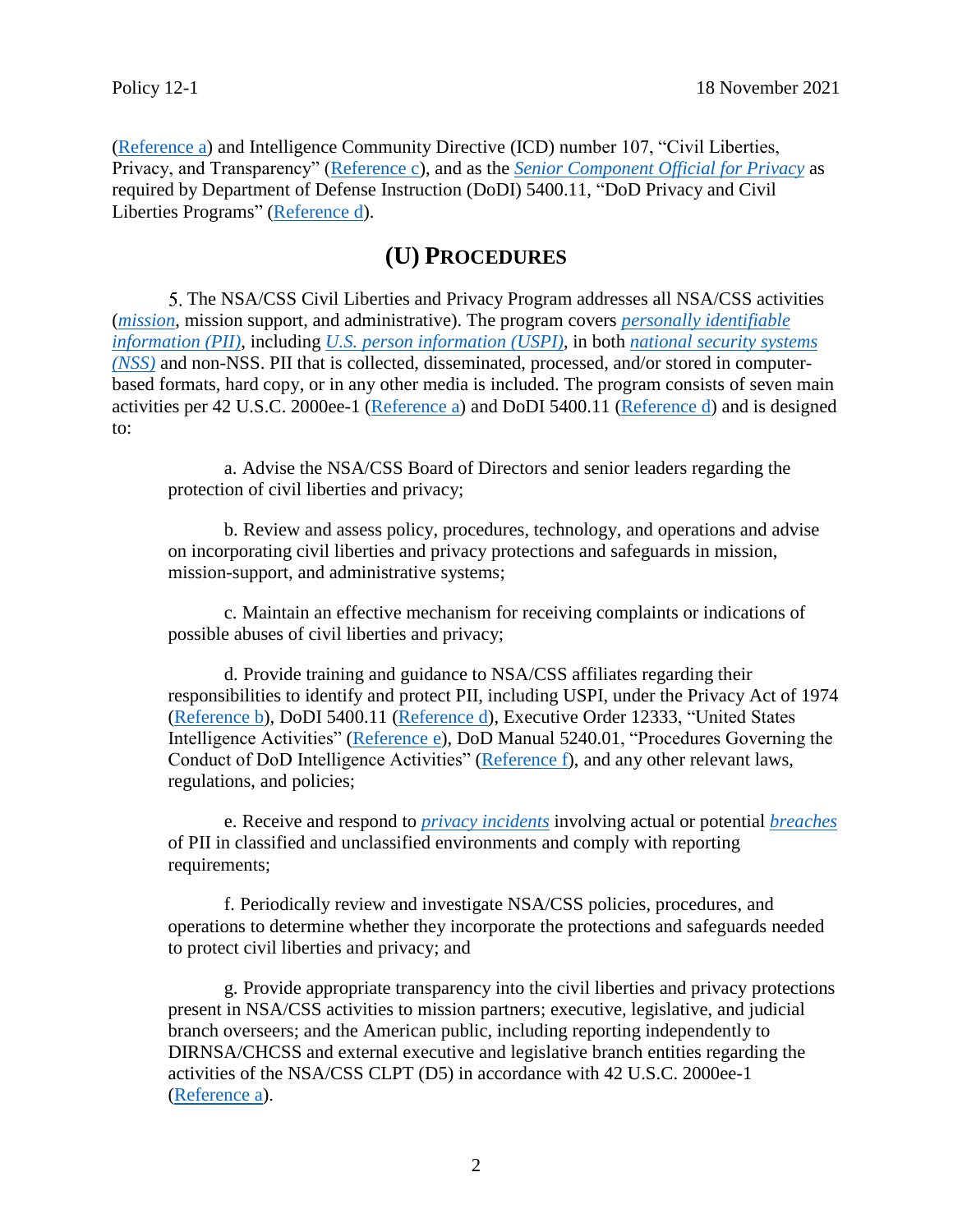## **RESPONSIBILITIES**

#### **Director, NSA/Chief, CSS (DIRNSA/CHCSSS)**

DIRNSA/CHCSS shall:

a. Appoint a *[Civil Liberties and Privacy Officer](#page-15-3)*, in accordance with 42 U.S.C. 2000ee-1 [\(Reference a\)](#page-13-0) and ICD 107 [\(Reference c\)](#page-13-2), who shall report directly to DIRNSA/CHCSS in accordance with 42 U.S.C. 2000ee-1 [\(Reference a\)](#page-13-0);

b. Appoint a Senior Component Official for Privacy to support the DoD *[Senior](#page-17-2)  [Agency Official for Privacy \(SAOP\)](#page-17-2)* by carrying out the SAOP's duties identified in Office of Management and Budget (OMB) Circular A-108, "Federal Agency Responsibilities for Review, Reporting, and Publication under the Privacy Act" [\(Reference g\)](#page-13-6); OMB Circular A-130, "Managing Information as a Strategic Resource" [\(Reference h\)](#page-13-7); OMB Memorandum M-16-24, "Role and Designation of Senior Agency Officials for Privacy" [\(Reference i\)](#page-13-8); and DoDI 5400.11 [\(Reference d\)](#page-13-3);

c. Ensure that all NSA/CSS activities are conducted in a manner that protects civil liberties and privacy in accordance with ICD 107 and DoDI 5400.11 [\(References c and](#page-13-2)  [d\)](#page-13-2);

<span id="page-2-0"></span>d. Provide adequate resources to support and maintain an effective civil liberties and privacy program [\(Reference d\)](#page-13-3) and to ensure that CLPT (D5) has the information, material, and resources needed to fulfill the required functions in accordance with 42 U.S.C. 2000ee-1 [\(Reference a\)](#page-13-0);

e. Direct that CLPT, the Office of General Counsel (OGC, D2), the Office of the Inspector General (OIG, I), and other offices as appropriate, are given access to information required to protect civil liberties and privacy [\(Reference c\)](#page-13-2);

f. Provide CLPT with relevant information regarding NSA/CSS missions, plans, programs, policies, tradecraft, operations, and technologies that may have an impact on civil liberties and privacy in support of [paragraph 5.f;](#page-1-0)

g. Prohibit reprisals or the threat of reprisals against individuals who, through established official channels, make complaints or disclose information concerning a possible violation of civil liberties and/or privacy protections or in the administration of programs and operations of NSA/CSS related to efforts to protect the nation from terrorism [\(References a](#page-13-0) and d); and

h. Consider specific, limited exceptions to this policy presented by the Director, CLPT.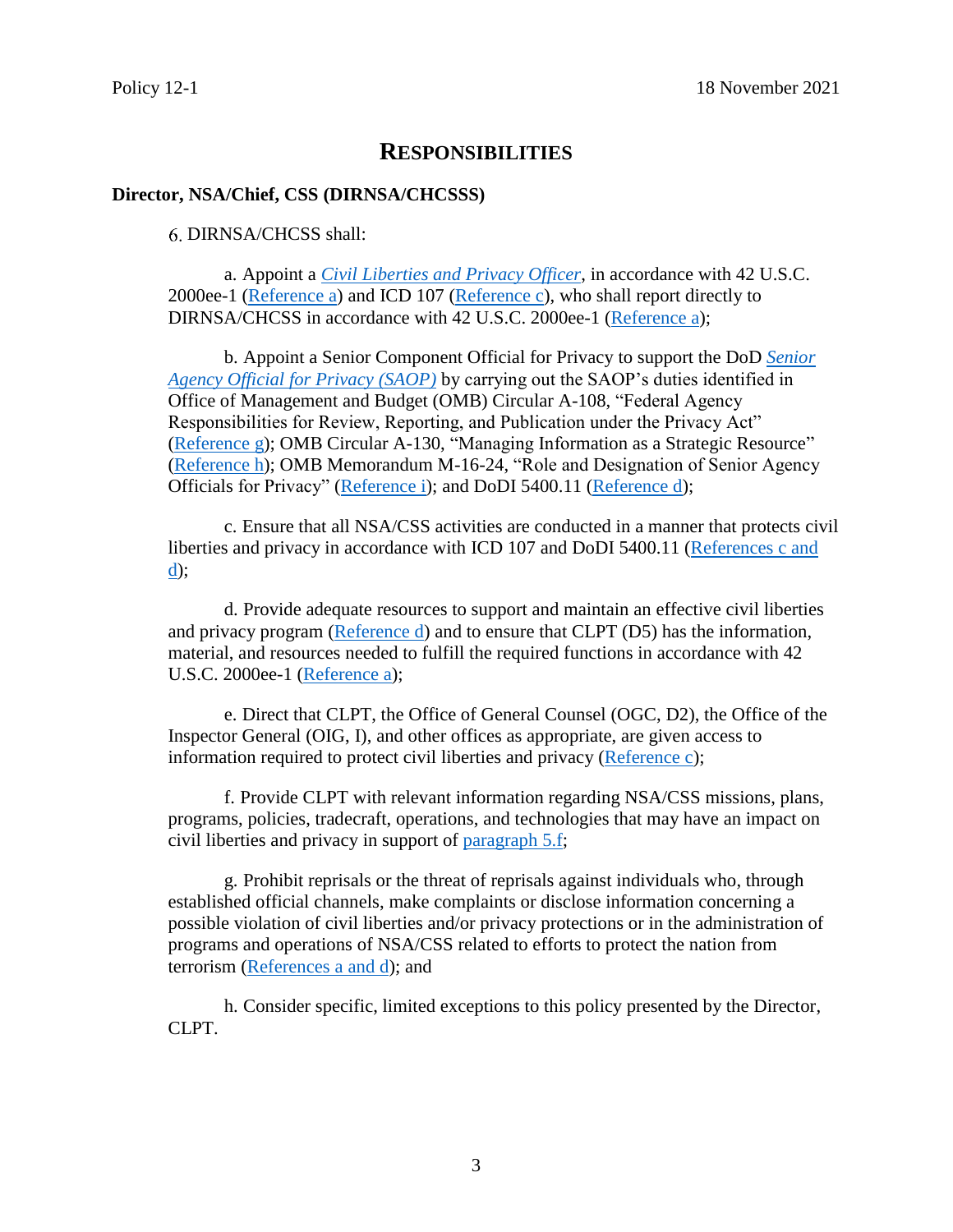$\overline{a}$ 

### **(Director, Civil Liberties, Privacy, and Transparency (CLPT, D5)**

7. The Director, CLPT (D5) shall:

a. Serve as the principal advisor to DIRNSA/CHCSS, Board of Directors members, and other NSA/CSS leaders on policy matters pertaining to civil liberties and privacy, including maintaining an awareness of and engaging with the external civil liberties and privacy communities, both domestic and foreign, and informing NSA/CSS leadership of significant developments or changes in civil liberties and privacy-related policies, public attitudes, best practices, and technologies affecting NSA/CSS and its missions, people, partners, and resources;

b. Assist DIRNSA/CHCSS and others with appropriately incorporating civil liberties and privacy protections when making strategic policy, operational, resource, technology, and *[research](#page-17-3)* decisions by:

1) Developing, issuing, reviewing, interpreting, or contributing to policies, instructions, reports, internal controls, procedures, and guidance to assist NSA/CSS employees and other affiliates with identifying, assessing, and safeguarding PII and/or USPI that may have been intentionally or incidentally collected through authorized NSA/CSS activities;

2) Providing civil liberties and privacy advice and policy guidance, in consultation with OGC (D2) as appropriate, including reviewing requests for new and novel uses of existing authorities and providing guidance related to Attorney General–approved U.S. person privacy procedures and FISA (Foreign Intelligence Surveillance Act) procedures [\(References](#page-13-0) a and f);

3) In accordance with 42 U.S.C. 2000ee-1 [\(Reference a\)](#page-13-0) and DoDI 5400.11 [\(Reference d\)](#page-13-3), reviewing and advising on legislative proposals intended to retain or enhance NSA/CSS mission authorities before their submission to DoD, the Office of the Director of National Intelligence (ODNI), or Congress; $\frac{1}{2}$  $\frac{1}{2}$  $\frac{1}{2}$ 

4) Developing and overseeing the *[Civil Liberties and Privacy Assessment](#page-15-4)  [\(CLPA\)](#page-15-4)* policy and process, including required *privacy [impact assessments](#page-17-4)* (collectively, CLPAs) under the E-Government Act of 2002, that are incorporated into NSA/CSS processes for both NSS and non-NSS systems, programs, activities, and technologies [\(References d and j\)](#page-13-3);

5) In conjunction with Capabilities (Y), incorporating civil liberties and privacy considerations, protections, and controls into NSS and non-NSS information systems (ISs) using the National Institute of Standards and

<span id="page-3-0"></span> $<sup>1</sup>$  These reviews shall consider whether there is a need to protect civil liberties and privacy, whether there is adequate</sup> supervision by NSA/CSS to protect civil liberties and privacy when using these authorities, and whether adequate guidelines and oversight exist to properly limit their use.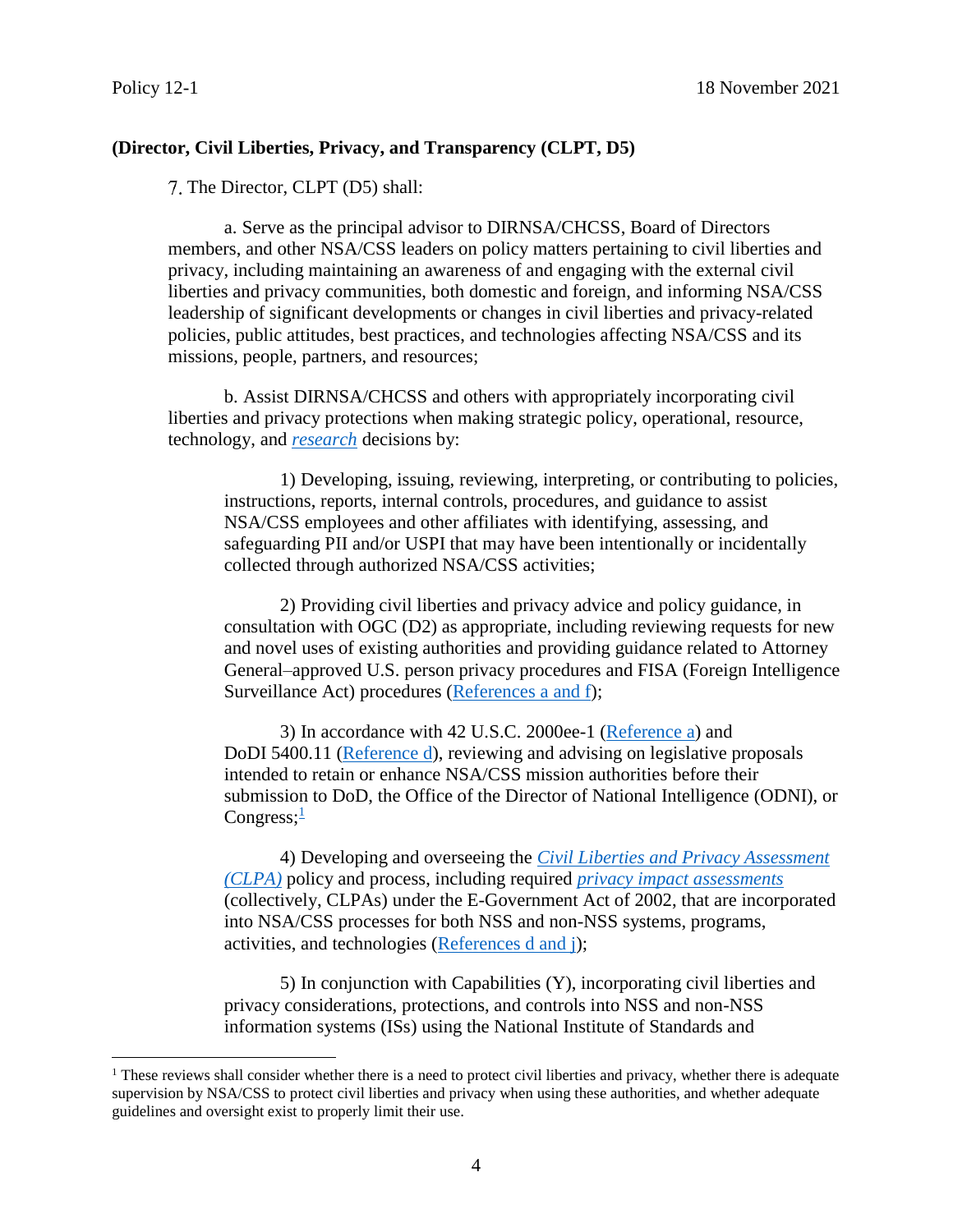$\overline{a}$ 

Technology (NIST) Risk Management Framework (RMF) [\(Reference k\)](#page-13-9); Committee for National Security Systems Instruction No. 1253, "Security Categorization and Control Selection for National Security Systems Security Overlays," attachment 6, "Privacy Overlay" [\(Reference l\)](#page-13-10); and the CLPA process; [2](#page-4-0)

6) Providing oversight, in consultation with OGC as appropriate, in the implementation of the Privacy Act of 1974 [\(References b](#page-13-1) and g) for NSA/CSS, including:

a) Issuing, maintaining, and reviewing *[System of Records Notices](#page-18-3)*;

b) Reviewing current and proposed uses of *[Privacy Act Statements](#page-16-3)*;

c) Reviewing and approving internal and external website policies in accordance with OMB Memoranda M-10-22, "Guidance for Online Use of Web Measurement and Customization Technologies" [\(Reference m\)](#page-13-11); M-10-23, "Guidance for Agency Use of Third-Party Websites and Applications" [\(Reference n\)](#page-13-12); and M-17-06, "Policies for Federal Agency Public Websites and Digital Services" [\(Reference o\)](#page-13-13);

d) Serving as the appeals authority for Privacy Act requests [\(Reference p\)](#page-13-14); and

7) Consulting with the Human Research Protection Program (HRPP) and referring to the HRPP any NSA/CSS research activities that involve privacy and confidentiality issues whenever these research activities are conducted or supported by NSA/CSS—in accordance with DoDI 3216.02, "Protection of Human Subjects and Adherence to Ethical Standards in DoD-Conducted and Supported Research" [\(Reference q\)](#page-14-0), and NSA/CSS Policy 10-10, "Protecting Human Subjects of Research" [\(Reference r\)](#page-14-1);

c. Review and advise on the extent and adequacy of civil liberties and privacy training, including training for the protection of PII, including USPI;

d. Periodically investigate and review NSA/CSS policies and activities for civil liberties concerns and privacy protections as appropriate [\(References a](#page-13-0) and d);

e. Upon request, provide information to ODNI concerning NSA/CSS activities and requirements related to the protection of civil liberties and privacy;

<span id="page-4-0"></span><sup>&</sup>lt;sup>2</sup> This RMF guides and informs the categorization of federal information and ISs; the selection, implementation and assessment of privacy controls; the authorization of ISs; and the continuous monitoring of ISs in accordance with the guidance contained in [References d, h, i,](#page-13-3) l, and  $s-x$ .)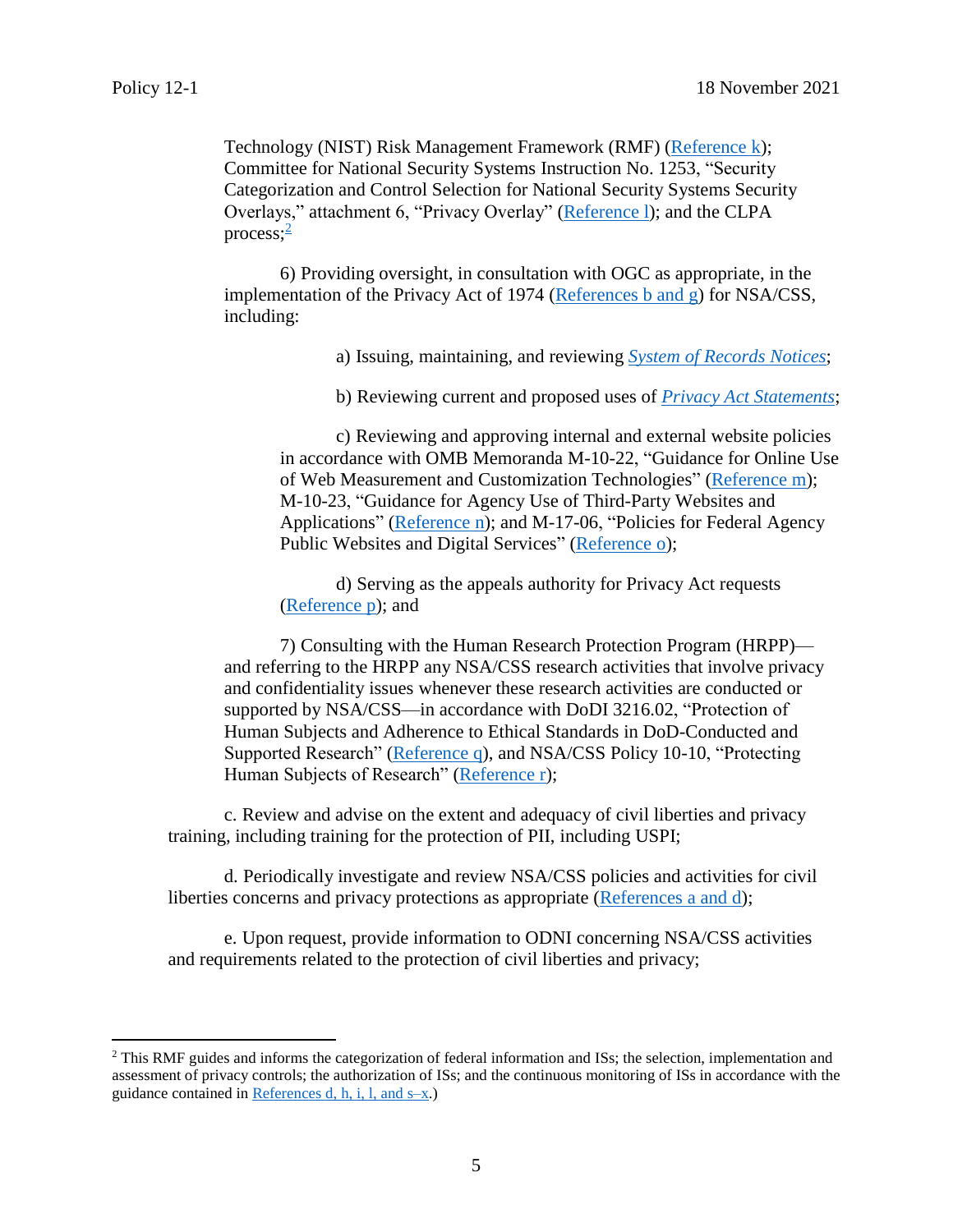f. Lead NSA/CSS interactions with the Privacy and Civil Liberties Oversight Board (PCLOB) [\(Reference a\)](#page-13-0);

g. Represent NSA/CSS on the Intelligence Community's Civil Liberties and Privacy Council [\(Reference c\)](#page-13-2);

h. Develop and maintain policy and procedures for responding to breaches of PII and process reported or suspected breaches of PII in accordance with applicable laws and policies, including DoDI 5400.11 [\(Reference d\)](#page-13-3) and NSA/CSS Policy 6-23, "Reporting and Handling of NSA/CSS Information System Security Incidents" [\(Reference y\)](#page-14-2);

i. Develop, promulgate, and maintain procedures for NSA/CSS to receive, evaluate, respond to, and provide redress for complaints from individuals who allege that NSA/CSS activities have violated their civil liberties or privacy [\(References a, c, d,](#page-13-0) [and](#page-13-0) z) by:

1) Ensuring that complaints or indications of possible abuses of civil liberties and/or privacy are documented, reviewed, referred when applicable, assessed, investigated, responded to, resolved as appropriate, and reported in accordance with 42 U.S.C. 2000ee-1 [\(Reference a\)](#page-13-0);

2) Developing and coordinating timely NSA/CSS responses to ODNI regarding Privacy Shield Agreement requests in accordance with NSA/CSS Policy Memorandum 2017-01, "Review of Allegations of Improper Signals Intelligence Activity under the Privacy Shield Agreement" [\(Reference z\)](#page-14-3), or successor policy; and

3) Providing whistleblower protections in accordance with 42 U.S.C. 2000ee-1 [\(Reference a\)](#page-13-0);

j. Develop, promulgate, and maintain procedures to coordinate referrals of civil liberties and privacy complaints to the NSA/CSS Intelligence Oversight Officer (IOO) to the extent they may involve *[questionable intelligence activities \(QIAs\)](#page-17-5)* and *[significant or](#page-17-6)  [highly sensitive matters \(S/HSMs\)](#page-17-6)* [\(Reference aa\)](#page-14-4);

k. Develop, promulgate, and maintain procedures to coordinate referrals of civil liberties and privacy complaints to the OIG (I) when criteria established by the OIG have been met, consistent with the OIG's obligation to protect confidentiality under the Inspector General Act [\(Reference bb\)](#page-14-5) as amended and the integrity of any OIG inquiry or investigation; and

l. Report as required on the activities of the NSA/CSS Civil Liberties and Privacy Program to DIRNSA/CHCSS; the PCLOB; appropriate congressional committees as specified in 42 U.S.C. 2000ee-1 [\(Reference a\)](#page-13-0); ODNI; and the Defense Privacy, Civil Liberties, and Transparency Division of DoD.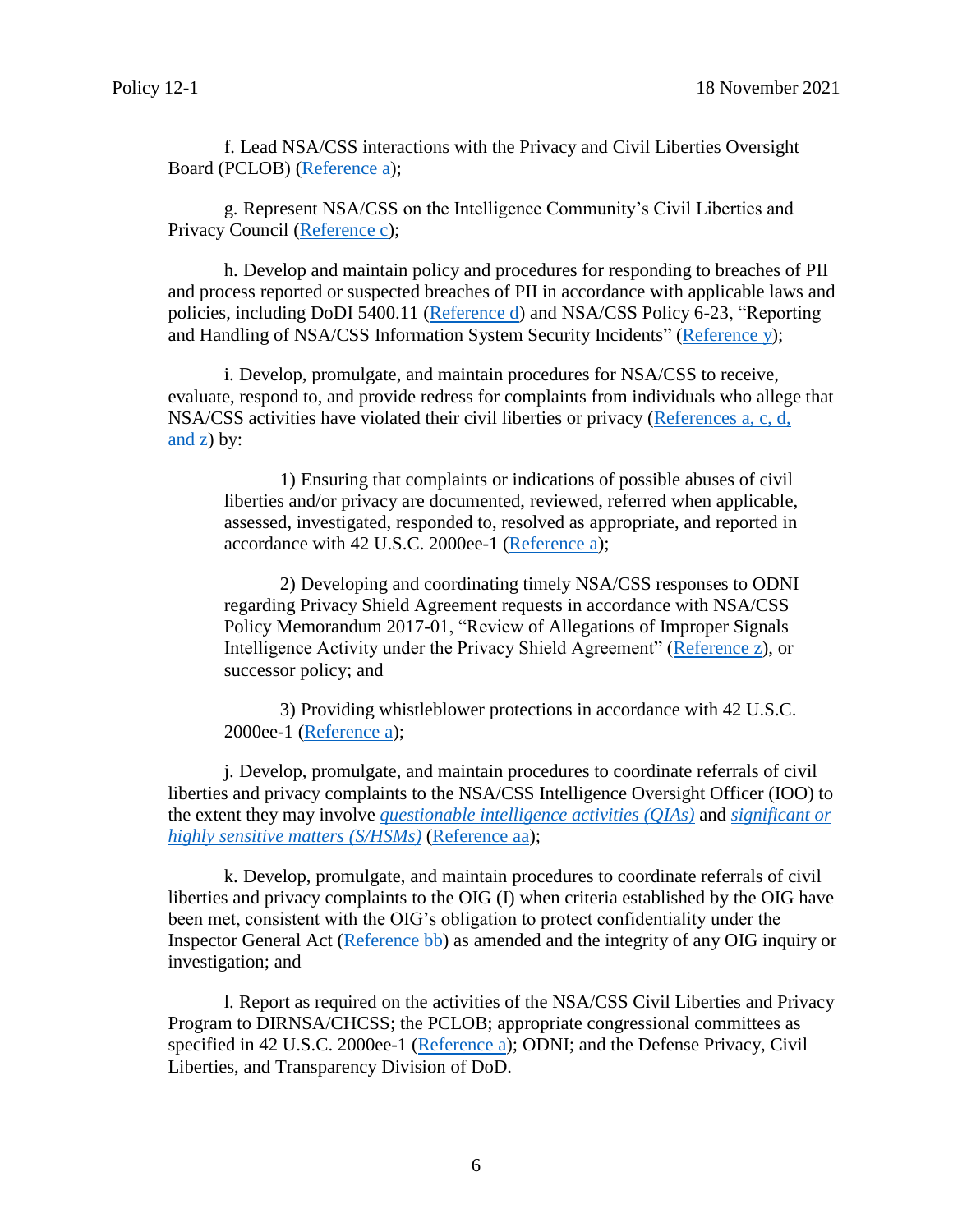### **Director, Workforce Support Activities (WSA, A)**

8. The Director, WSA (A) shall:

a. Cultivate civil liberties and privacy awareness in the WSA workforce;

b. Consult with CLPT (D5) to develop, maintain, and implement mandatory, rolebased civil liberties and privacy training, and advanced training as appropriate, for NSA/CSS employees and affiliates regarding their responsibilities to limit the collection of PII, protect collected PII, protect civil liberties and privacy, and report and respond to incidents involving potential breaches of PII [\(Reference d\)](#page-13-3);

c. Incorporate civil liberties and privacy protections into the planning, resourcing, and conduct of all mission, mission-support, and administrative activities;

d. Conduct CLPAs in consultation with CLPT and as may be required by law or advisable as a matter of policy;

e. Coordinate with CLPT and Business Management and Acquisition (BM&A, B) to ensure that contractually required CLPAs are conducted and approved before government acceptance and authorization for operational use of contractor-supplied systems or contractor-developed modifications to existing systems of records on individuals required to accomplish an Agency function; and

f. Detail staff on a continuing rotational basis to assist CLPT.

#### **Director, Business Management and Acquisition (BM&A, B)**

9. The Director, BM&A (B) shall:

a. Cultivate civil liberties and privacy awareness in the BM&A workforce;

b. Incorporate civil liberties and privacy protections into the planning, resourcing, and conduct of all mission, mission-support, and administrative activities;

c. Conduct CLPAs in consultation with CLPT (D5) and as may be required by law or advisable as a matter of policy;

d. Consult with the Director, CLPT to ensure that the *[information technology](#page-16-4)* (IT) investment budget program submission incorporates guidance from CLPT in accordance with DoDI 5400.11 [\(Reference d\)](#page-13-3);

e. Include Privacy Act [\(Reference b\)](#page-13-1) clauses as prescribed in the Federal Acquisition Regulation and DoD Federal Acquisition Regulation Supplement [\(References a, b, d, g, h, cc, and dd\)](#page-13-0) in Agency contracts that are supporting the design, development, or operation of a Privacy Act system of records and other IT systems as appropriate;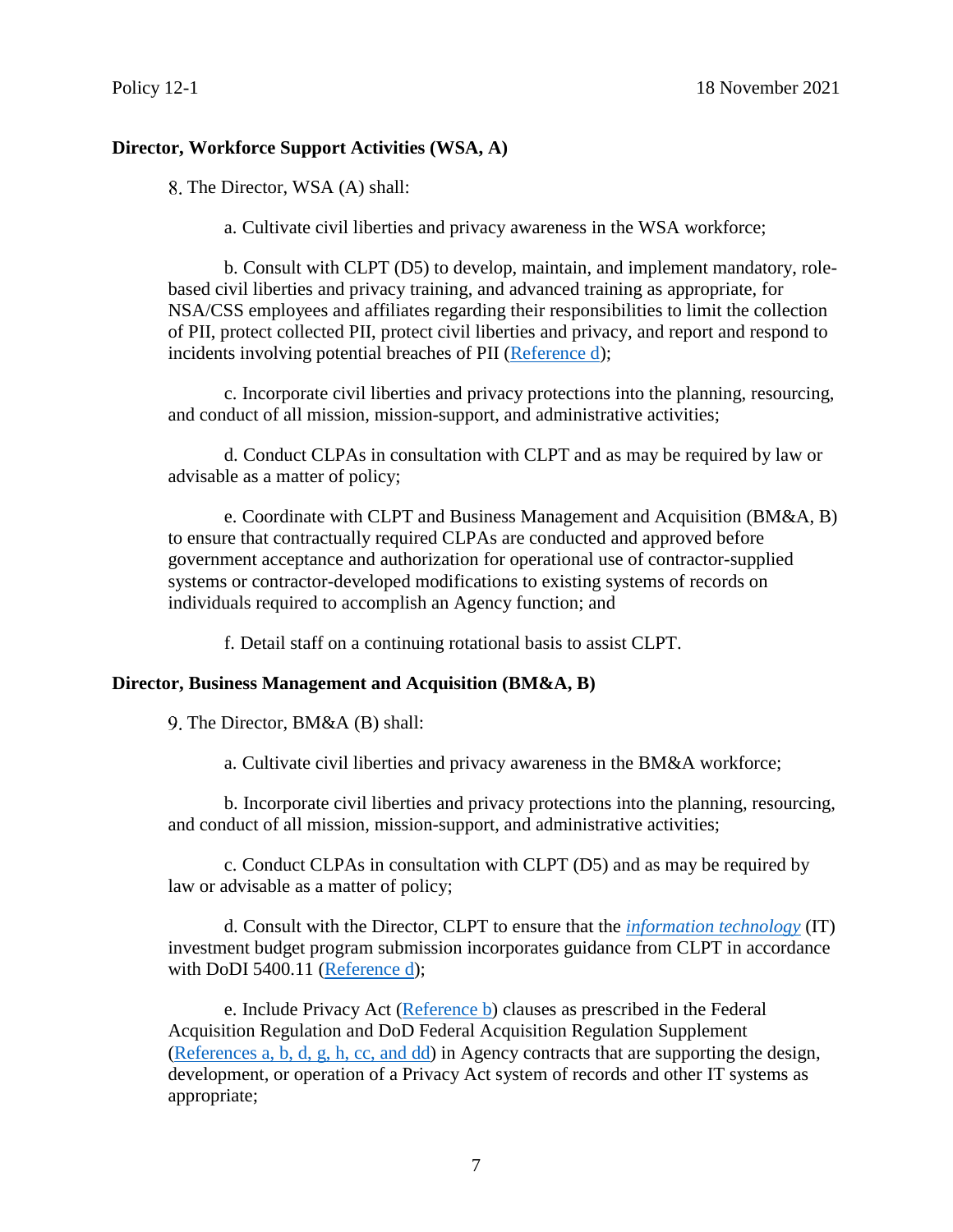f. In conjunction with CLPT, OGC (D2), and the responsible directorate, ensure that required CLPAs are conducted before government acceptance and approval of operational use of contractor-supplied IT or contractor-developed modifications to existing systems of records on individuals required to accomplish an Agency function;

g. Ensure that NSA/CSS contractor personnel are properly trained and informed of their Privacy Act [\(Reference b\)](#page-13-1) responsibilities, including their awareness of their individual responsibilities to safeguard PII; and

h. Detail staff on a continuing rotational basis to assist CLPT.

#### **Director, Cybersecurity (C)**

10. The Director, Cybersecurity  $(C)$  shall:

a. Cultivate civil liberties and privacy awareness in the Cybersecurity workforce;

b. Incorporate civil liberties and privacy protections into the planning, resourcing, and conduct of all mission, mission-support, and administrative activities;

c. Conduct CLPAs in consultation with CLPT (D5) and as may be required by law or advisable as a matter of policy;

d. Represent NSA/CSS on the NIST Information Security and Privacy Advisory Board as required by 15 U.S.C. §278g-4, "Information Security and Advisory Board" [\(Reference ee\)](#page-14-6); and

e. Detail staff on a continuing rotational basis to assist CLPT.

#### **Director, Engagement and Policy (E&P, P)**

11. The Director, E&P (P) shall:

a. Cultivate civil liberties and privacy awareness in the E&P workforce;

b. Incorporate civil liberties and privacy protections into the planning, resourcing, and conduct of all mission, mission-support, and administrative activities;

c. Conduct CLPAs in consultation with CLPT (D5) and as may be required by law or advisable as a matter of policy;

d. Process Privacy Act requests [\(Reference p\)](#page-13-14);

e. Ensure civil liberties and privacy considerations consistent with this policy are reflected in NSA/CSS policies as needed, in accordance with NSA/CSS Policy 1-1, "NSA/CSS Policy System" [\(Reference ff\)](#page-14-7);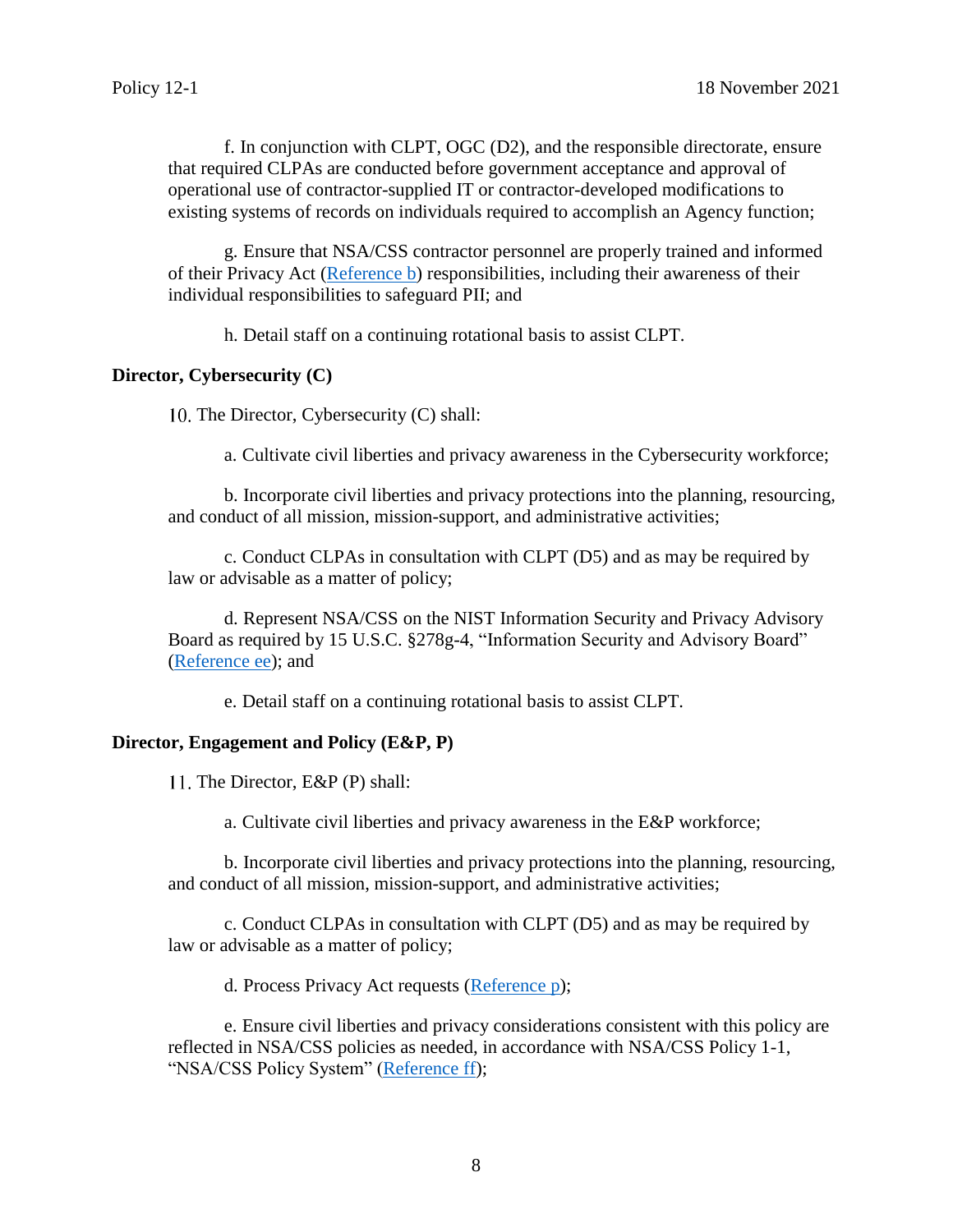f. Once authorized for public release, ensure that information concerning and/or implicating civil liberties and privacy is accessible through a range of appropriate communications channels, including those enabled by new technology;

g. Share applicable congressional notifications for determination as to whether a similar notice should be provided to the PCLOB;

h. Coordinate with OGC (D2) to solicit the views of CLPT regarding pending legislative proposals to retain or enhance mission authority of NSA/CSS before submitting them to DoD, ODNI, or Congress;

i. Provide authoritative metrics, assessments, and subject matter expertise as required in support of CLPT external reporting requirements;

j. Inform CLPT of civil liberties and privacy issues resulting from the implementation of the Comprehensive Mission Compliance Program (CMCP) as required in NSA/CSS Policy 12-2 [\(Reference aa\)](#page-14-4); and

k. Detail staff on continuing rotational basis to assist CLPT.

#### **Director, Research (R)**

12. The Director, Research (R) shall:

a. Cultivate civil liberties and privacy awareness in the Research workforce;

b. Maintain situational awareness of external privacy research;

c. Manage the NSA/CSS HRPP in accordance with NSA/CSS Policy 10-10 [\(Reference r\)](#page-14-1);

d. Execute NSA/CSS research initiatives to explore and develop privacyenhancing technologies;

e. Incorporate civil liberties and privacy protections into the planning, resourcing, and conduct of all mission, mission-support, and administrative activities;

f. Conduct CLPAs in consultation with CLPT (D5) and as may be required by law or advisable as a matter of policy; and

g. Detail staff on continuing rotational basis to assist CLPT.

#### **Director, Operations (X)**

13. The Director, Operations  $(X)$  shall:

a. Cultivate civil liberties and privacy awareness in the Operations workforce;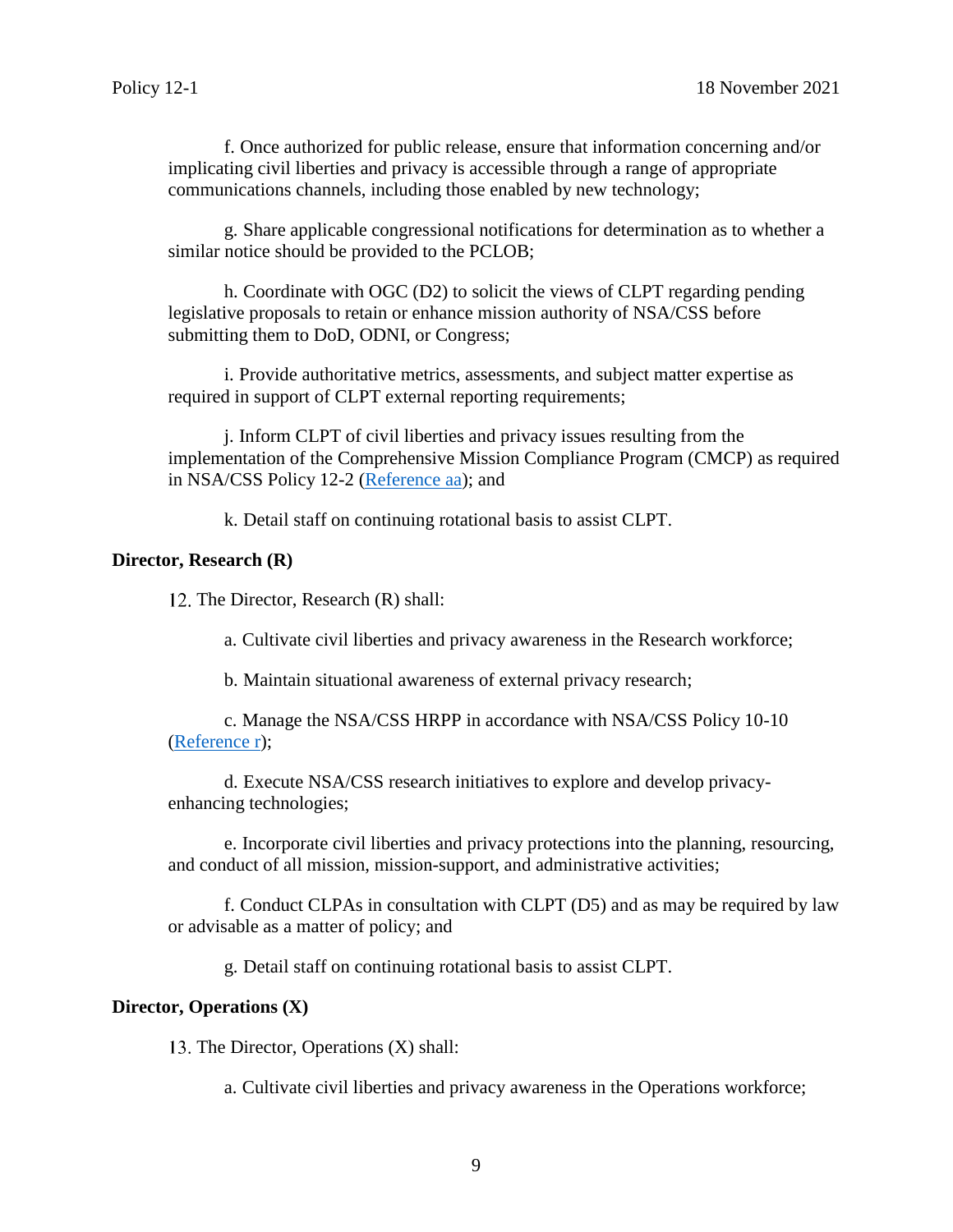b. Incorporate civil liberties and privacy protections into the planning, resourcing, and conduct of all mission, mission-support, and administrative activities;

c. Conduct CLPAs in consultation with CLPT (D5) and as may be required by law or advisable as a matter of policy;

d. Through the NSA/CSS Senior Operations Data Officer, incorporate civil liberties and privacy considerations, protections, and controls into data management practices in accordance with the directives contained in [References d, h, u, and w;](#page-13-3) and

e. Detail staff on a continuing rotational basis to assist CLPT.

#### **Director, Capabilities (Y)**

14. The Director, Capabilities (Y) shall:

a. Cultivate civil liberties and privacy awareness in the Capabilities workforce;

b. Incorporate civil liberties and privacy protections into the planning, resourcing, and conduct of all mission, mission-support and administrative activities;

c. Assist CLPT (D5) with ensuring that civil liberties and privacy considerations are included early in the planning, resourcing, design, and development cycle of existing and new technology programs [\(Reference d\)](#page-13-3);

d. In conjunction with CLPT, incorporate civil liberties and privacy considerations, protections, and controls into NSS and non-NSS ISs using the NIST RMF [\(Reference k\),](#page-13-9) Committee for National Security Systems Instruction No. 1253F [\(Reference l\)](#page-13-10), and CLPA processes in accordance with the guidance contained in [References a, d, h, l, t–x and gg;](#page-13-0)

e. Assist CLPT with designating which privacy controls will be treated as program management, common IS-specific, or hybrid privacy controls in NSA/CSS systems;

f. Coordinate with CLPT to review and approve the IT investment budget request to ensure that privacy requirements, as well as any associated costs, are explicitly identified and included with respect to any IT resource that will be used to create, collect, use, process, store, maintain, disseminate, disclose, or dispose of PII [\(References](#page-13-3) d [and v\)](#page-13-3);

g. In conjunction with CLPT, identify assessment methodologies and metrics to review results and effectiveness of civil liberties and privacy controls;

h. Develop and maintain an inventory of NSA/CSS ISs, including high-value assets that create, collect, use, process, store, maintain, disseminate, disclose, or dispose of PII [\(References d and hh\)](#page-13-3);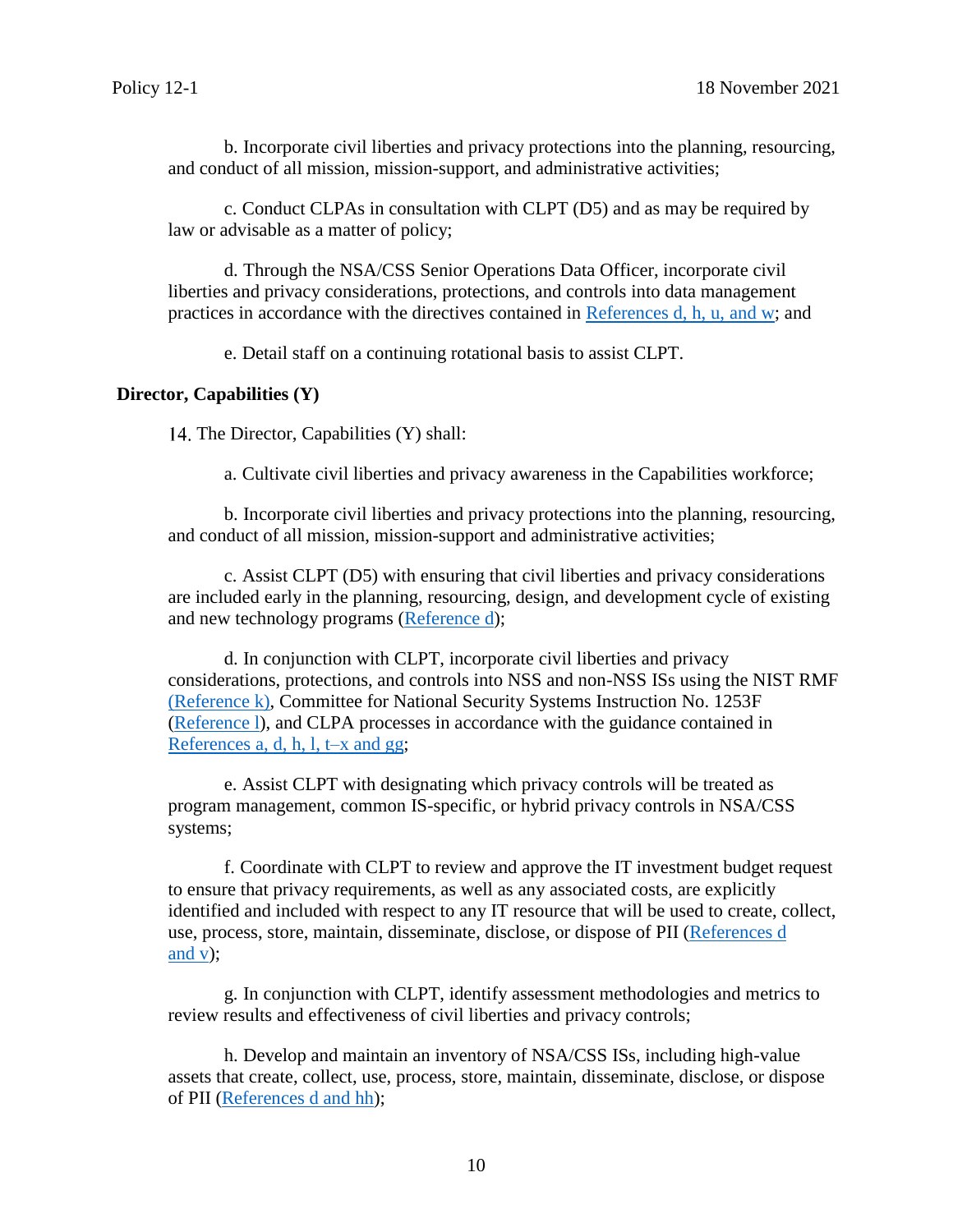i. Coordinate with CLPT on granting authorization to operate decisions for ISs that hold PII, including USPI;

j. Coordinate with CLPT to ensure that the DoD SAOP is aware of ISs and systems of records containing PII that cannot be appropriately protected or secured and that such systems are given a high priority for upgrade, replacement, or retirement in accordance with DoDI 5400.11 [\(Reference d\)](#page-13-3);

k. Conduct CLPAs in consultation with CLPT and as may be required by law or advisable as a matter of policy;

l. Coordinate with CLPT and BM&A (B) to ensure that contractually required CLPAs are conducted and approved before government acceptance and authorization of operational use of contractor-supplied systems or contractor-developed modifications to existing systems of records on individuals required to accomplish an Agency function; and

m. Detail staff on a continuing rotational basis to assist CLPT.

#### **Deputy Chief, CSS**

15. The Deputy Chief, CSS shall:

a. Cultivate civil liberties and privacy awareness in the CSS HQ and workforce;

b. Conduct CLPAs in consultation with CLPT (D5) and as may be required by law or advisable as a matter of policy;

c. Reflect civil liberties and privacy considerations consistent with this policy in organization-specific management directives, guidance, instructions, and working aids as needed; and

d. Designate a point of contact to facilitate engagement with CLPT on civil liberties and privacy issues.

#### **NSA/CSS Chief of Staff (CoS, DC)**

16. The NSA/CSS CoS (DC) shall:

a. Cultivate civil liberties and privacy awareness in the directorate (D) and DC workforce;

b. Incorporate civil liberties and privacy protections into the planning, resourcing, and conduct of all mission, mission-support, and administrative activities;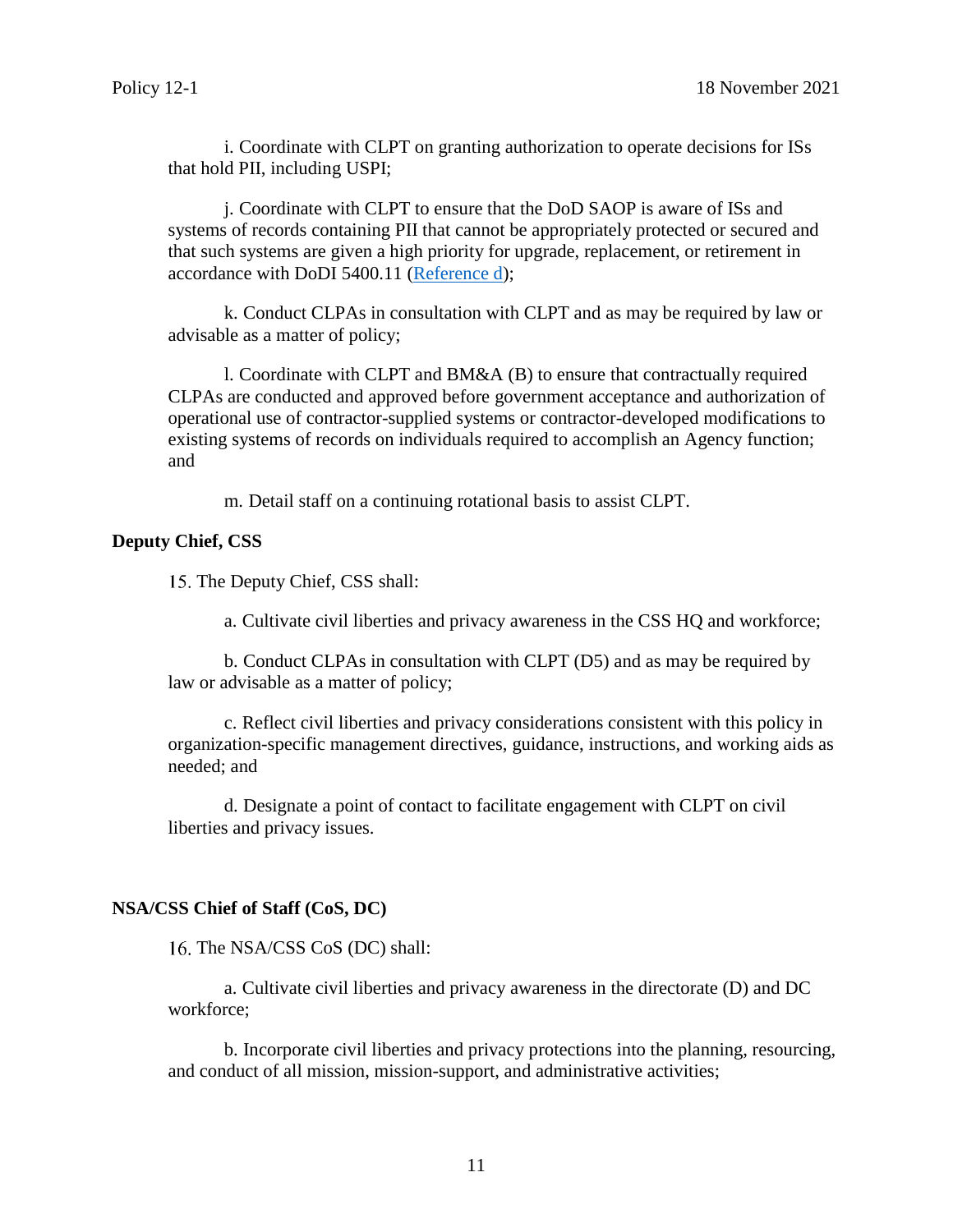c. Conduct CLPAs in consultation with CLPT (D5) and as may be required by law or advisable as a matter of policy;

d. Secure resources, including personnel, funding, technology, and office space needed to maintain effective civil liberties and privacy programs in accordance with [paragraph](#page-2-0) 6.d. [\(References](#page-13-0) a and d); and

e. Provide administrative support and services to CLPT.

#### **Office of General Counsel (OGC, D2)**

 $17.$  OGC  $(D2)$  shall:

a. Provide legal advice, services, and assistance to CLPT (D5) and other Agency officials concerning the Agency's implementation of and adherence to the laws related to the protection of civil liberties and privacy, including the Privacy Act of 1974 [\(Reference](#page-13-1)  [b\);](#page-13-1)

b. Provide legal assessments on all reported or suspected breaches of PII; and

c. Coordinate with CLPT on matters with civil liberties or privacy implications, including special circumstances collection analysis, new or novel uses of authorities, and new legislative proposals.

#### **Director, Diversity, Equality, and Inclusion (DEI, D6)**

18. The Director, DEI (D6) shall:

a. Cultivate civil liberties and privacy awareness in Employee Resource Groups and the DEI workforce;

b. Conduct CLPAs in consultation with CLPT (D5) and as may be required by law or advisable as a matter of policy; and

c. Reflect civil liberties and privacy considerations consistent with this policy in organization-specific management directives, guidance, instructions, and working aids as needed.

#### **Chief Risk Officer (D9)**

19. The Chief Risk Officer (D9) shall:

a. Incorporate civil liberties and privacy considerations into the NSA/CSS *[Enterprise risk framework](#page-15-5)*; and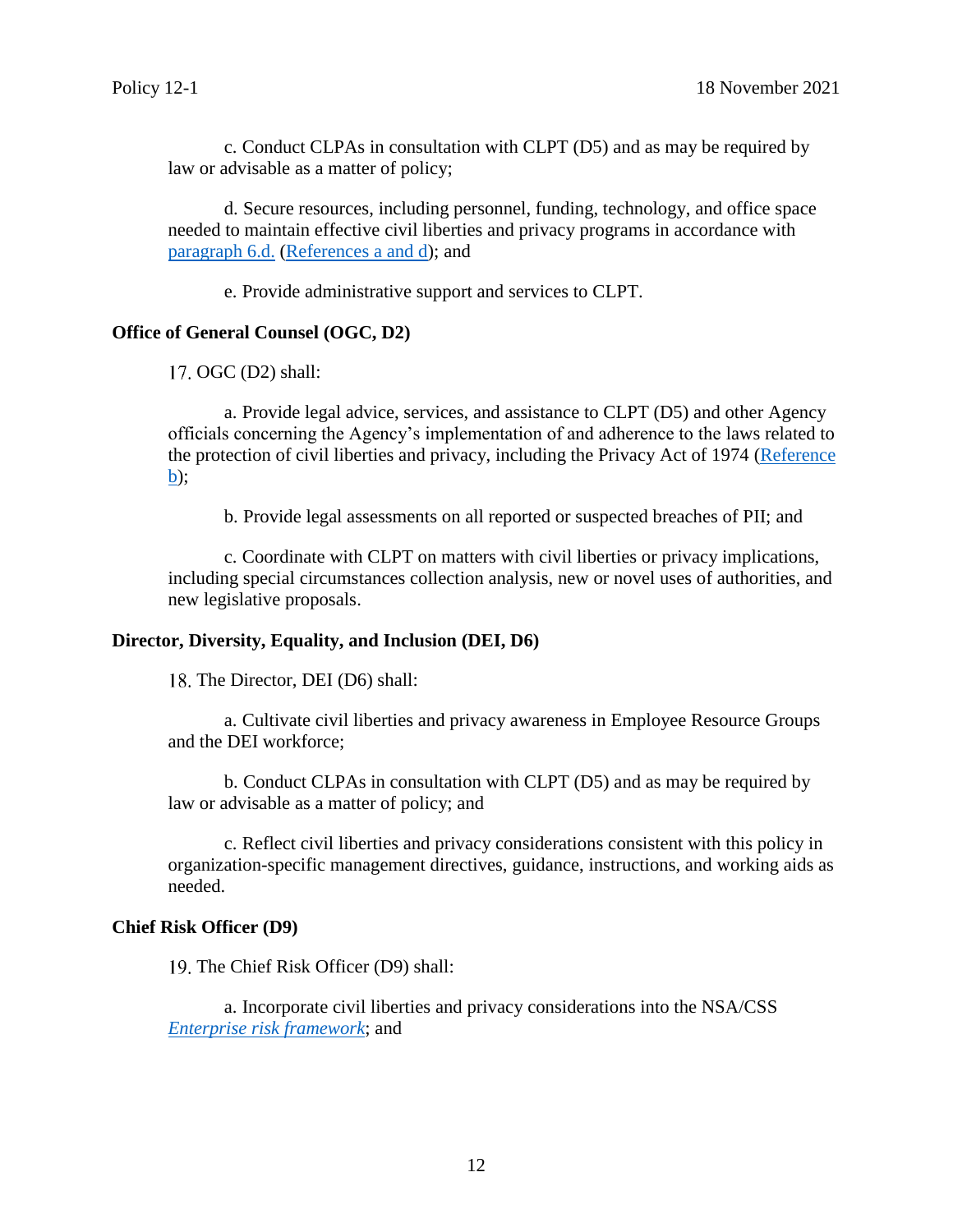b. Engage CLPT (D5) on significant civil liberties and privacy issues arising during the risk assessment and management process in accordance with NSA/CSS Policy 1-71, "Enterprise Risk Management" [\(Reference gg\)](#page-14-8).

#### **Office of the Inspector General (OIG, I)**

OIG (I) shall cultivate civil liberties and privacy awareness among the workforce and, acting consistently with the Inspector General Act [\(Reference bb\)](#page-14-5), shall:

a. Inform CLPT (D5) of matters with civil liberties and privacy implications brought to OIG's attention, consistent with OIG's obligations to protect confidentiality under the Inspector General Act [\(Reference bb\)](#page-14-5) as amended and the integrity of any OIG inquiry or investigation, and coordinate respective responsibilities;

b. Conduct a periodic review of NSA/CSS privacy programs as part of the OIG annual independent evaluation consistent with the Federal Information Security Modernization Act of 2014 [\(Reference x\)](#page-14-9); and

c. Maintain a system of records that complies with the Privacy Act of 1974 [\(Reference b\)](#page-13-1) and notify CLPT of any breaches of PII.

#### **NSA/CSS Intelligence Oversight Officer (IOO)**

21. The NSA/CSS IOO shall, in accordance with Policy 12-2, "NSA/CSS Mission Compliance and Intelligence Oversight" [\(Reference aa\)](#page-14-4), engage CLPT (D5) in the assessment of civil liberty and privacy issues when reviewing and substantiating potential mission compliance incidents, QIAs, and/or S/HSMs, even if the mission activity was deemed to be compliant.

#### **NSA/CSS Cryptologic Center (CC) Commanders/Chiefs and Extended Enterprise Leaders**

NSA/CSS CC commanders/chiefs and extended Enterprise leaders shall:

a. Cultivate civil liberties and privacy awareness within their respective workforces;

b. Incorporate civil liberties and privacy protections into the planning, resourcing, and conduct of all mission, mission-support, and administrative activities;

c. Conduct CLPAs in consultation with CLPT (D5) and as may be required by law or advisable as a matter of policy;

d. Reflect civil liberties and privacy considerations consistent with this policy in organization-specific management directives, guidance, instructions, and working aids as needed; and

e. Designate a point of contact to facilitate engagement with CLPT on civil liberties and privacy issues.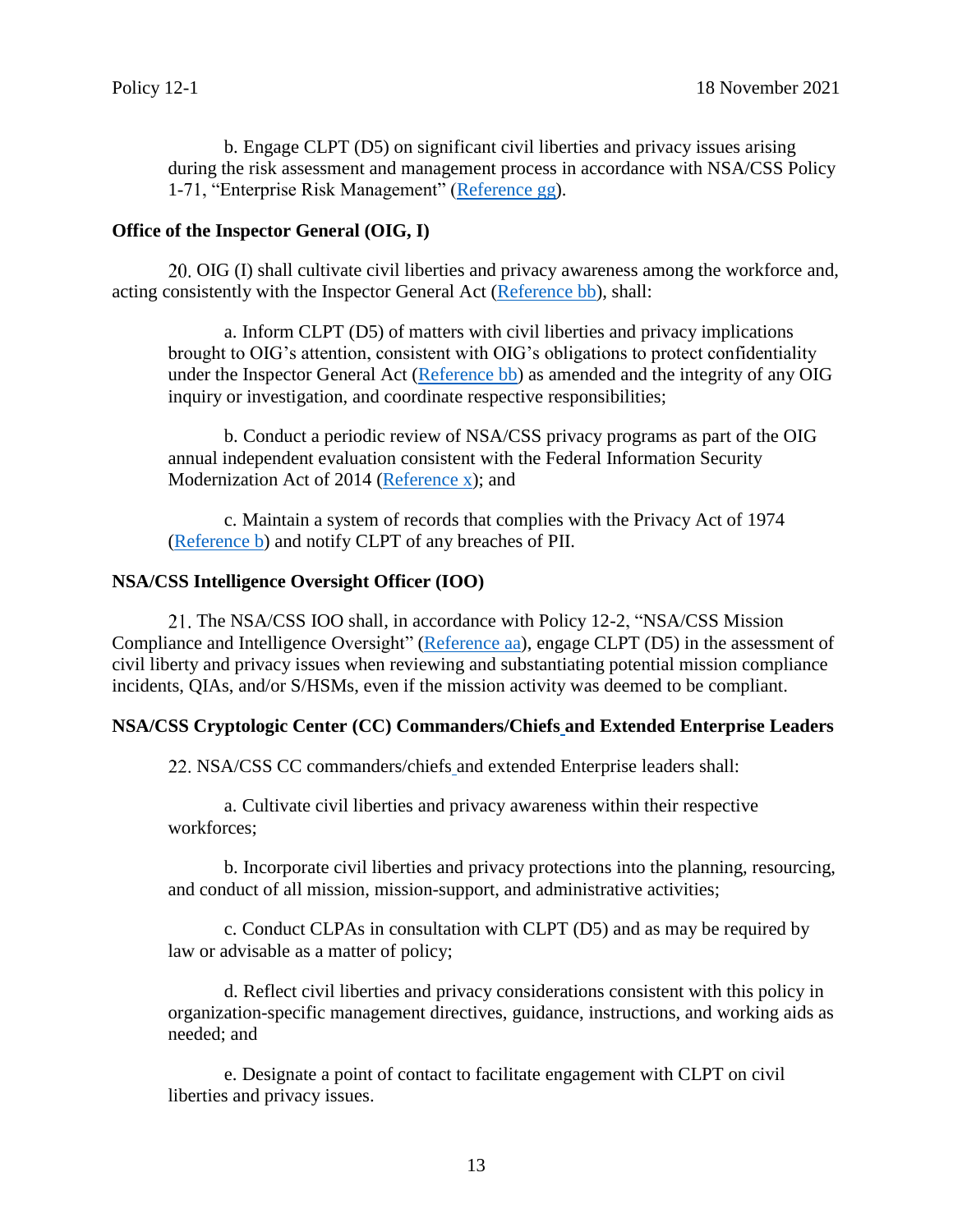# **(U) REFERENCES**

<span id="page-13-0"></span>a. [42 U.S.C. 2000ee-1,](https://policy.sp.web.nsa.ic.gov/PolicyDepot/USC%2042%20section%202000ee%2020180119.pdf#search=privacy%20and%20civil%20liberties%20officer) "Privacy and Civil Liberties Officers," as amended 19 January 2018

<span id="page-13-1"></span>b. [5 U.S.C. §552a,](https://policy.sp.web.nsa.ic.gov/PolicyDepot/PL%2093-579%2019740101.pdf#search=the%20privacy%20act%20of%201974) the Privacy Act of 1974, as amended

<span id="page-13-2"></span>c. [ICD 107,](https://intelshare.intelink.ic.gov/sites/policyandstrategy/Policy%20Documents/ICD%20107%20-%20Civil%20Liberties,%20Privacy,%20and%20Transparency%20(28%20Feb%202018).pdf) "Civil Liberties and Privacy," dated 28 February 2018

<span id="page-13-3"></span>d. [\) DoDI 5400.11,](https://policy.sp.web.nsa.ic.gov/PolicyDepot/DoDI%205400.11%2020190129.pdf#search=42%20U%2ES%2EC%2E%202000ee%2D1) "DoD Privacy and Civil Liberties Programs," dated 29 January 2019

<span id="page-13-4"></span>e. [Executive Order](https://policy.sp.web.nsa.ic.gov/PolicyDepot/EO%2012333%2020080730.pdf#search=executive%20order%2012333) 12333, "United States Intelligence Activities," as amended

<span id="page-13-5"></span>f. DoD Manual [5240.01,](https://policy.sp.web.nsa.ic.gov/PolicyDepot/DoDM%205240.01%2020160808.pdf#search=5240%2E01) "Procedures Governing the Conduct of DoD Intelligence Activities," dated 8 Aug 2016

<span id="page-13-6"></span>g. [OMB Circular A-108,](https://policy.sp.web.nsa.ic.gov/PolicyDepot/OMB%20Circular%20A-108%2020161223.pdf#search=OMB%20Circular%20A%2D108) "Federal Agency Responsibilities for Review, Reporting, and Publication under the Privacy Act," dated 23 December 2016

<span id="page-13-7"></span>h. [OMB Circular](https://policy.sp.web.nsa.ic.gov/PolicyDepot/OMB%20Circular%20A-130%2020160728.pdf#search=OMB%20Circular%20A%2D130) A-130, "Managing Information as a Strategic Resource," dated 28 July 2016

<span id="page-13-8"></span>i. OMB Memorandum M-16-24, "Role and Designation of Senior Agency Officials for Privacy" dated 15 September 2016

j. [Section 208 of Public Law 107-347,](https://policy.sp.web.nsa.ic.gov/PolicyDepot/PL%20107-347%2020021217.pdf#search=the%20e%2Dgovernment%20act%20of%202002) "The E-Government Act of 2002 Privacy Impact Assessments," 44 U.S.C. §§3601-3606

<span id="page-13-9"></span>k. National Institute of Standards and Technology, Risk Management Framework, dated April 2018

<span id="page-13-10"></span>l. Committee on National Security Systems Instruction 1253F, "Security Categorization and Control Selection for National Security Systems Security Overlays," attachment 6, "Privacy Overlay," dated 23 April 2015

<span id="page-13-11"></span>m. OMB Memorandum M-10-22, "Guidance for Online Use of Web Measurement and Customization Technologies," dated 25 June 2010

<span id="page-13-12"></span>n. OMB Memorandum 10-23, "Guidance for Agency Use of Third-Party Websites and Applications," dated 23 June 2010

<span id="page-13-13"></span>o. OMB Memorandum 17-06, "Policies for Federal Agency Public Websites and Digital Services," dated 08 November 2016

<span id="page-13-14"></span>p. Those portions of [NSA/CSS Policy 1-34,](https://urn.nsa.ic.gov/policy1-34) "Implementation of the Privacy Act of 1974," dated 30 October 2020 that address the processing of Privacy Act requests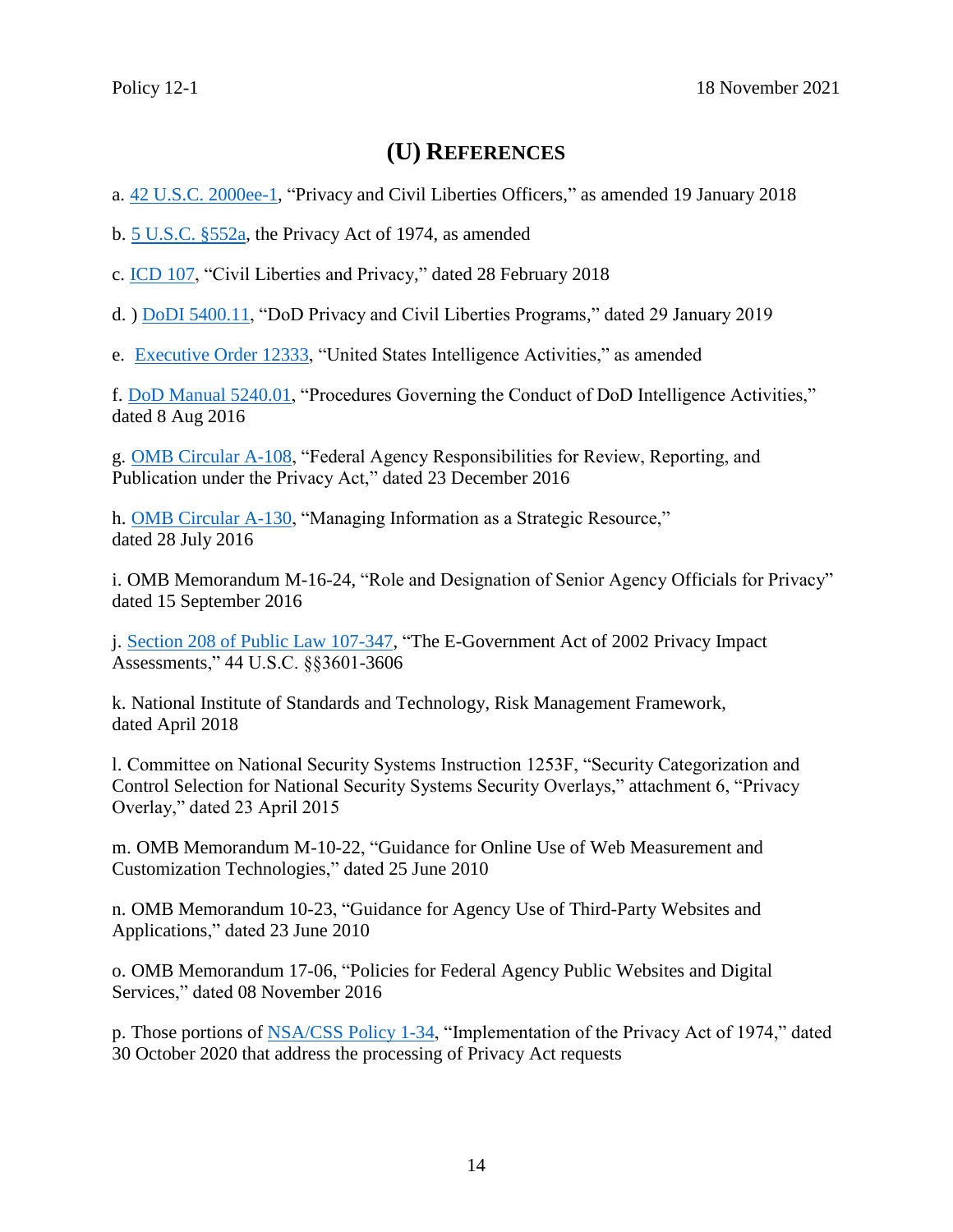<span id="page-14-0"></span>q. [DoDI 3216.02,](https://policy.sp.web.nsa.ic.gov/PolicyDepot/DoDI%203216.02%2020200415.pdf#search=dodi%203216%2E02) "Protection of Human Subjects and Adherence to Ethical Standards in DoD-Conducted and Supported Research," dated 08 November 2011

<span id="page-14-1"></span>r. [NSA/CSS Policy 10-10,](https://urn.nsa.ic.gov/policy10-10) "Protecting Human Subjects of Research," dated 18 June 2020

s. [Presidential Policy Directive 28,](https://policy.sp.web.nsa.ic.gov/PolicyDepot/PPD%2028%2020140117.pdf#search=PPD%2D28) "Signals Intelligence Activities," dated 17 January 2014

t. [DoDI 5400.16,](https://policy.sp.web.nsa.ic.gov/PolicyDepot/DoDI%205400.16%2020170811.pdf#search=The%20privacy%20act%20request) "Privacy Impact Assessment Guidance," dated 12 February 2009

u. [NIST SP 800-53,](https://policy.sp.web.nsa.ic.gov/PolicyDepot/NIST%20SP%20800-53%20rev%205%2020200901.pdf#search=nist%20sp%20800%2D53) revision 5, "Security and Privacy Controls for Information Systems and Organizations," dated 10 December 2020

v. [OMB Circular A-123,](https://policy.sp.web.nsa.ic.gov/PolicyDepot/OMB%20Circular%20A-123%2020041221.pdf#search=omb%20circular%20a%2D123) "Management's Responsibility for Enterprise Risk Management and Internal Control," dated 15 July 2016

w. [NSA/CSS Policy 6-3](https://urn.nsa.ic.gov/policy6-3) "Information System Security Authorization Using the Risk Management Framework," dated 30 August 2019

<span id="page-14-9"></span>x. Federal Information Security Modernization Act of 2014

<span id="page-14-2"></span>y. [NSA/CSS Policy 6-23,](https://urn.nsa.ic.gov/policy6-23) "Reporting and Handling of NSA/CSS Information System Security Incidents," dated 20 December 2019

<span id="page-14-3"></span>z. [NSA/CSS Policy Memorandum 2017-01,](https://urn.nsa.ic.gov/pmemo2017-01) "Review of Allegations of Improper Signals Intelligence Activity under the Privacy Shield Agreement," dated 29 June 2021

<span id="page-14-4"></span>aa. [NSA/CSS Policy 12-2,](https://urn.nsa.ic.gov/policy12-2) "NSA/CSS Mission Compliance and Intelligence Oversight," dated 30 July 2021

<span id="page-14-5"></span>bb. [The Inspector General Act of 1978,](https://policy.sp.web.nsa.ic.gov/PolicyDepot/PL%2095-452%2020161216.pdf#search=inspector%20general%20act%20of%201978) as amended

cc. Federal Acquisition Regulation part 24.3, "Protection of Privacy and Freedom of Information," dated 10 March 2021

dd. DoD Federal Acquisition Regulation Supplement part 224, "Protection of Privacy and Freedom of Information," dated 20 May 2021

<span id="page-14-6"></span>ee. 15 U.S.C. §278g-4, "Information Security and Advisory Board," as amended

<span id="page-14-7"></span>ff. [NSA/CSS Policy 1-1,](https://urn.nsa.ic.gov/policy1-1) "NSA/CSS Policy System," dated 16 April 2021

<span id="page-14-8"></span>gg. [NSA/CSS Policy 1-71,](https://urn.nsa.ic.gov/policy1-71) "Enterprise Risk Management," dated 19 March 2021

hh. [OMB Memorandum M-17-09,](https://policy.sp.web.nsa.ic.gov/PolicyDepot/OMB%20Memo%20M-17-09%2020161209.pdf#search=omb%20memorandum%20m%2D17%2D09) "Management of Federal High Value Assets," dated 9 December 2016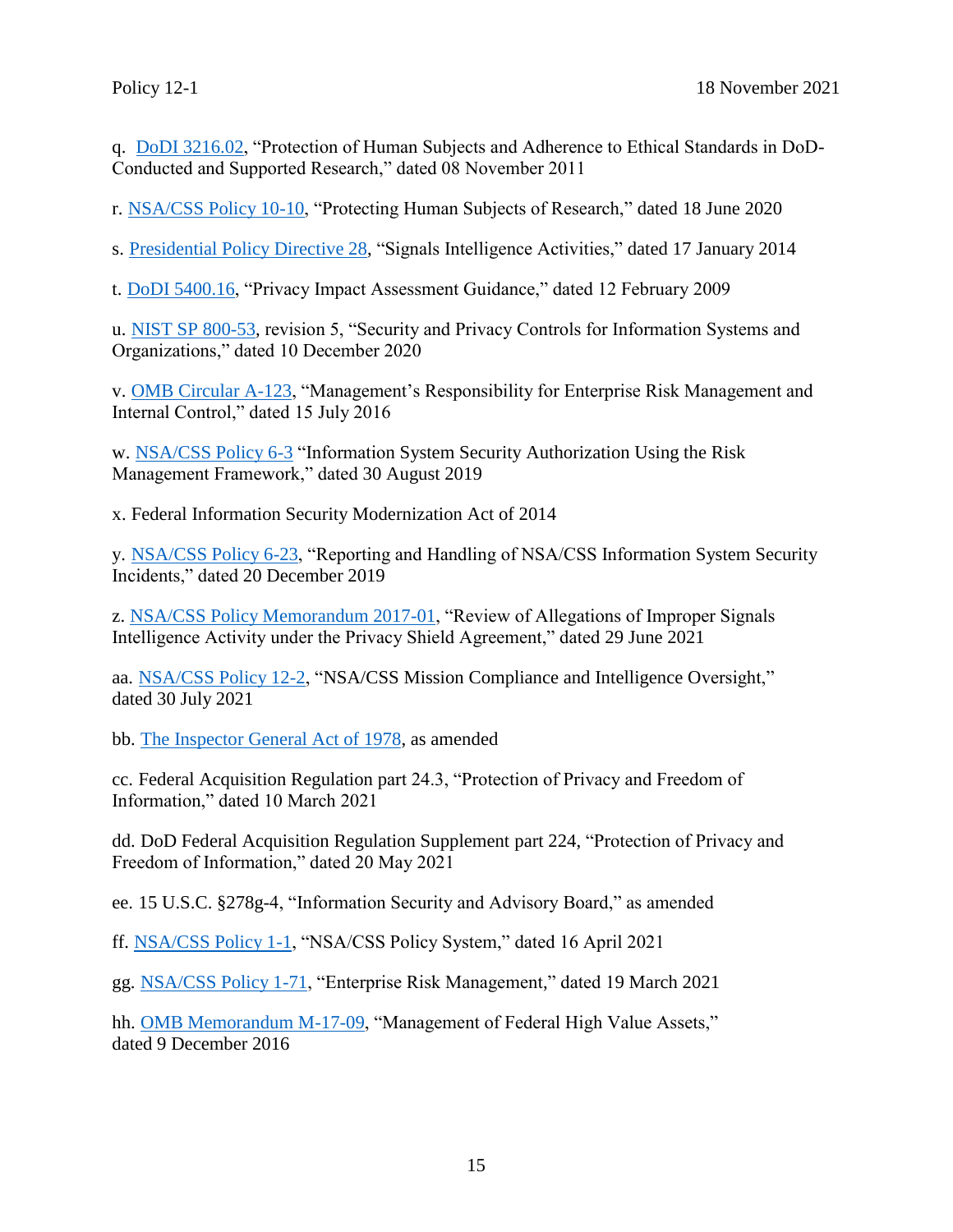# **GLOSSARY**

<span id="page-15-1"></span>**affiliate**—An affiliate is a person employed by, detailed to, assigned to, integrated with, or a tenant of a facility within the NSA/CSS Cryptologic Enterprise and granted access to the Enterprise information technology infrastructure for which the Director, NSA/Chief, CSS has operational information system security responsibility. This includes U.S. Government employees, Service cryptologic component personnel, contractors, consultants, and foreign national partners. (Source: [NSA/CSS Policy Glossary\)](https://siteworks.web.nsa.ic.gov/p12/a/#Affiliate6-0005)

<span id="page-15-2"></span>**breach**—an incident characterized by the loss of control, compromise, unauthorized disclosure, unauthorized acquisition, or any similar occurrence in which a person other than an authorized user accesses or potentially accesses personally identifiable information or an authorized user accesses or potentially accesses personally identifiable information for an other than authorized purpose (Source: [Office of Management and Budget](https://policy.sp.web.nsa.ic.gov/PolicyDepot/OMB%20M-17-12%2020170103.pdf#search=omb%20memorandum%20M%2D17%2D12) Memorandum M-17-12, "Preparing for and Responding to a Breach of Personally Identifiable Information," dated 3 January 2017)

<span id="page-15-0"></span>**civil liberties**—fundamental rights and freedoms protected by the United States Constitution [\(Reference d\)](#page-13-3)

<span id="page-15-4"></span>**Civil Liberties and Privacy Assessment (CLPA)**—The CLPA is the process and documentation by which NSA/CSS applies civil liberties and privacy considerations to inform NSA/CSS's decision making at the activity and strategic levels. The CLPA:

- a. (U) Provides a common lexicon to identify relevant facts about an activity's data, uses of that data, and existing safeguards;
- b. (U) Conducts an accurate, consistent, and independent assessment of the impacts on individuals' CLP and recommends additional safeguards as appropriate;
- c. (U) Brings together the facts, impacts, and recommendations about high-impact activities to senior management to facilitate an informed decision; and
- d. (U) Provides documentation to support increased transparency within NSA/CSS and, as appropriate, to demonstrate good stewardship of its authorities to overseers and the public [\(Reference d\)](#page-13-3).

<span id="page-15-3"></span>**Civil Liberties and Privacy Officer**—the senior official, designated by the head of each agency, who has agency-wide responsibility for matters involving the protection of civil liberties and privacy as they relate to activities conducted by the agency and for working with Intelligence Community counterparts as a member of the Civil Liberties and Privacy Council [\(Reference c\)](#page-13-2)

<span id="page-15-5"></span>**Enterprise risk framework**—a set of root-cause and strategic risks that NSA/CSS may encounter when performing a new or ongoing activity [\(Reference gg\)](#page-14-8)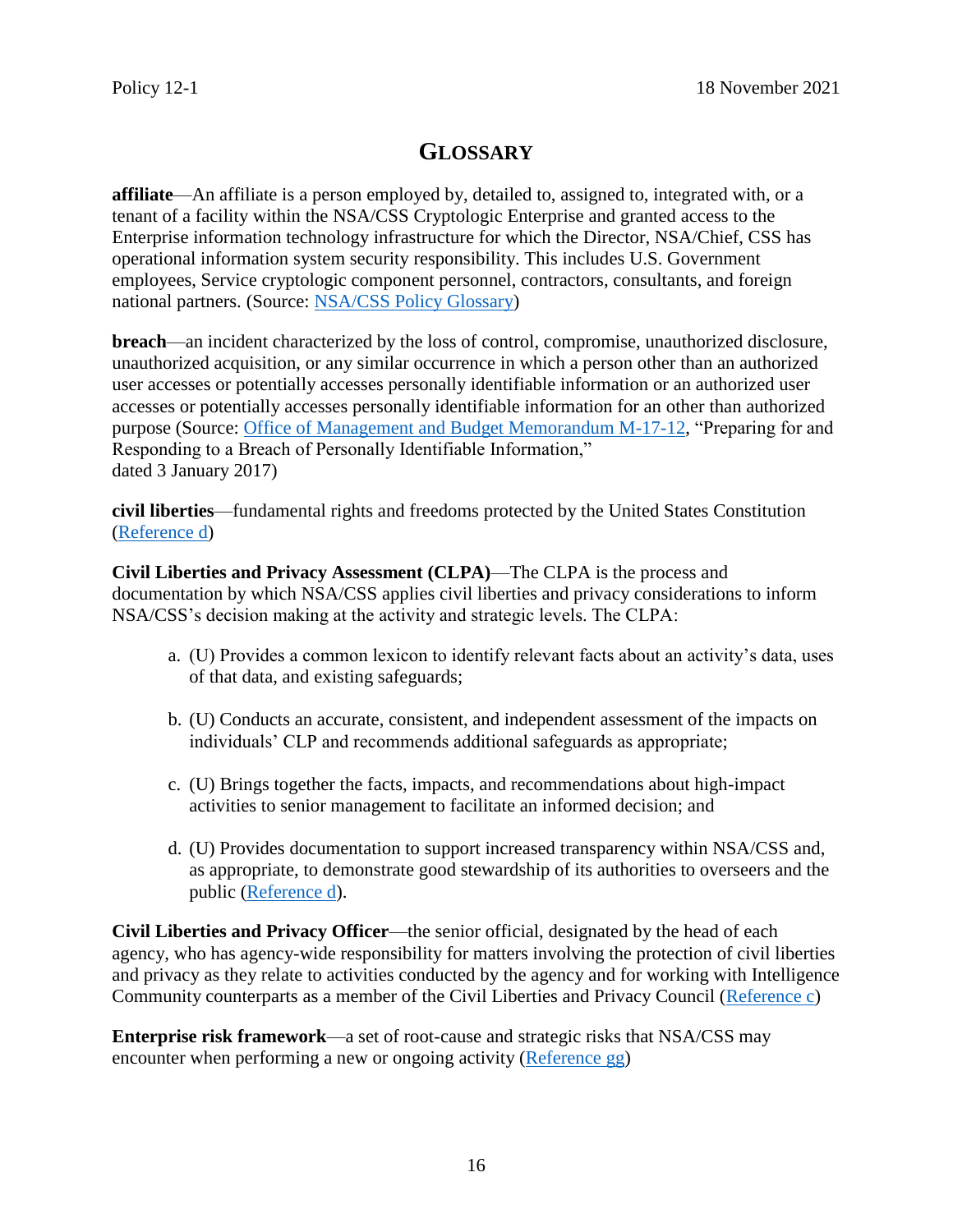<span id="page-16-4"></span>**information technology (IT)**—IT includes any services or equipment, or interconnected system(s) or subsystem(s) of equipment that are used in the automatic acquisition, storage, analysis, evaluation, manipulation, management, movement, control, display, switching, interchange, transmission, or reception of data or information by the Agency, including computers, ancillary equipment (including imaging peripherals, input, output, and storage devices as needed for security and surveillance), and peripheral equipment designed to be controlled by the central processing unit of a computer; software, firmware, and similar procedures; services (including cloud computing and help-desk services or other professional services that support any point of the life cycle of the equipment or service); and related resources. For purposes of this definition, IT also includes such services or equipment if used by the Agency directly or used by a contractor under a contract with the Agency that requires its use or, to a significant extent, its use in the performance of a service or the furnishing of a product. IT does not include any equipment that is acquired by a contractor incidental to a contract that does not require its use. [\(Reference h\)](#page-13-7)

<span id="page-16-0"></span>**mission**—Mission includes signals development, collection, processing, analysis, retention, and dissemination of cybersecurity and signals intelligence (SIGINT) products or services in response to customer information needs. Mission also includes any directed or assigned task or function that supports or enables SIGINT or cybersecurity goals/plans. (Source: [NSA/CSS](https://siteworks.web.nsa.ic.gov/p12/m/#Mission1-3-2017)  [Policy Glossary\)](https://siteworks.web.nsa.ic.gov/p12/m/#Mission1-3-2017)

<span id="page-16-2"></span>**national security system (NSS)—An NSS is any information system (IS) (including any** telecommunications system) used or operated by an agency or by a contractor of an agency or other organization on behalf of an agency, the function, operation, or use of which involves intelligence activities, cryptologic activities related to national security, command and control of military forces, or equipment that is an integral part of a weapon or weapons system. NSS is also any IS that is critical to the direct fulfillment of military or intelligence missions (excluding a system that is to be used for routine administrative and business applications, e.g., payroll, finance, logistics, personnel management applications) or one that is protected at all times by procedures established for information that have been specifically authorized under criteria established by an Executive order or an act of Congress to be kept classified in the interest of national defense or foreign policy. (Source: 44 United States Code §3552 (b)(6))

<span id="page-16-1"></span>**personally identifiable information (PII)**—information that can be used to distinguish or trace an individual's identity, either alone or when combined with other information that is linked or linkable to a specific individual [\(Reference h\)](#page-13-7)

<span id="page-16-3"></span>**Privacy Act Statement**—governed by the Privacy Act, a statement on a form used to collect information from an individual or a separate form that can be retained by the individual, which specifies the authority (whether granted by statute or by Executive order of the President) that authorizes the solicitation of the information and whether disclosure of such information is mandatory or voluntary; the principal purpose or purposes for which the information is intended to be used; the routine uses that may be made of the information; and the effects on the individual, if any, of not providing all or any part of the requested information [\(Reference b\)](#page-13-1)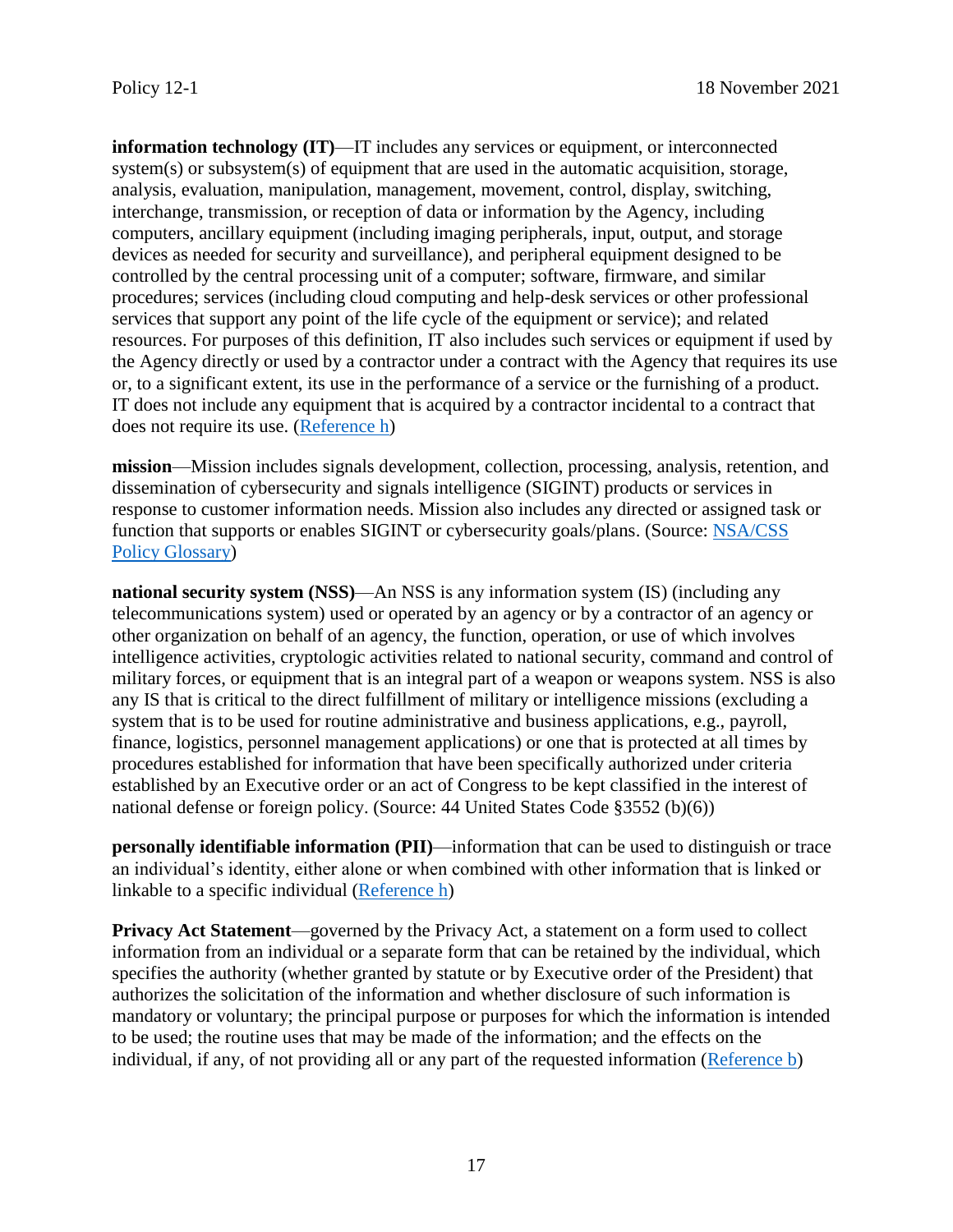<span id="page-17-4"></span>**privacy impact assessment**—an analysis of how information is handled to ensure that the handling conforms to applicable legal, regulatory, and policy requirements regarding privacy; to determine the risks and effects of collecting, maintaining, and disseminating information in identifiable form in an electronic information system; and to examine and evaluate protections and alternative processes for handling information to mitigate potential privacy risks (Source: [Office of Management and Budget](https://policy.sp.web.nsa.ic.gov/PolicyDepot/OMB%20Memo%20M-03-22%2020030926.pdf#search=omb%20memorandum%20M%2D03%2D22) Memorandum M-03-22)

<span id="page-17-1"></span>**privacy incident**—an occurrence that actually or imminently jeopardizes, without lawful authority, the integrity, confidentiality, or availability of information or an information system or that constitutes a violation or imminent threat of violation of law, security policies, security procedures, or acceptable-use policies [\(Reference h\)](#page-13-7)

<span id="page-17-5"></span>**questionable intelligence activity (QIA)**—any intelligence or intelligence-related activity when there is reason to believe that such activity may be unlawful or contrary to an Executive order, Presidential directive, Intelligence Community directive, or applicable Department of Defense policy governing that activity (Source: DoDD [5148.13,](https://policy.sp.web.nsa.ic.gov/PolicyDepot/DoDD%205148.13%2020170426.pdf#search=dodd%205148%2E13) dated April 26, 2017)

<span id="page-17-3"></span>**research**—Research is a systematic investigation, including research development, testing and evaluation, designed to develop or contribute to generalizable knowledge. Activities that meet this definition constitute research for purposes of this issuance, whether or not they are conducted or supported under a program that is considered research for other purposes. (Sources: Title 32, Code of Federal Regulations, part 219, Protection of Human Subjects," dated 19 January 2018 and [Reference q\)](#page-14-0)

<span id="page-17-2"></span>**Senior Agency Official for Privacy (SAOP)**—the senior official, designated by the head of each agency, who has agency-wide responsibility for privacy, including implementation of privacy protections; compliance with federal laws, regulations, and policies relating to privacy; management of privacy risks at the agency; and a central policy-making role in the agency's development and evaluation of legislative, regulatory, and other policy proposals [\(Reference i\)](#page-13-8)

<span id="page-17-0"></span>**Senior Component Official for Privacy (SCOP)**—The SCOP is the senior official appointed by a Department of Defense (DoD) component head to support the DoD Senior Agency Official for Privacy (SAOP) in carrying out the SAOP's duties identified in OMB Memorandum M-16- 24, "Role and Designation of Senior Agency Official for Privacy," dated 15 September 2016. Those duties include agency-wide responsibility for privacy, including implementation of privacy protections; compliance with federal laws, regulations, and policies relating to privacy; management of privacy risks at the agency; and a central policy-making role in the agency's development and evaluation of legislative, regulatory, and other policy proposals.

SAOP duties also include a central role in overseeing, coordinating, and facilitating the agency's privacy compliance efforts. [\(Reference d\)](#page-13-3)

<span id="page-17-6"></span>**significant or highly sensitive matter (S/HSM)—A S/HSM** is an intelligence or intelligencerelated activity (regardless of whether the intelligence or intelligence-related activity is unlawful or contrary to an Executive order, Presidential directive, Intelligence Community (IC) directive, or Department of Defense policy) or serious criminal activity by intelligence personnel that could impugn the reputation or integrity of the IC or otherwise call into question the propriety of